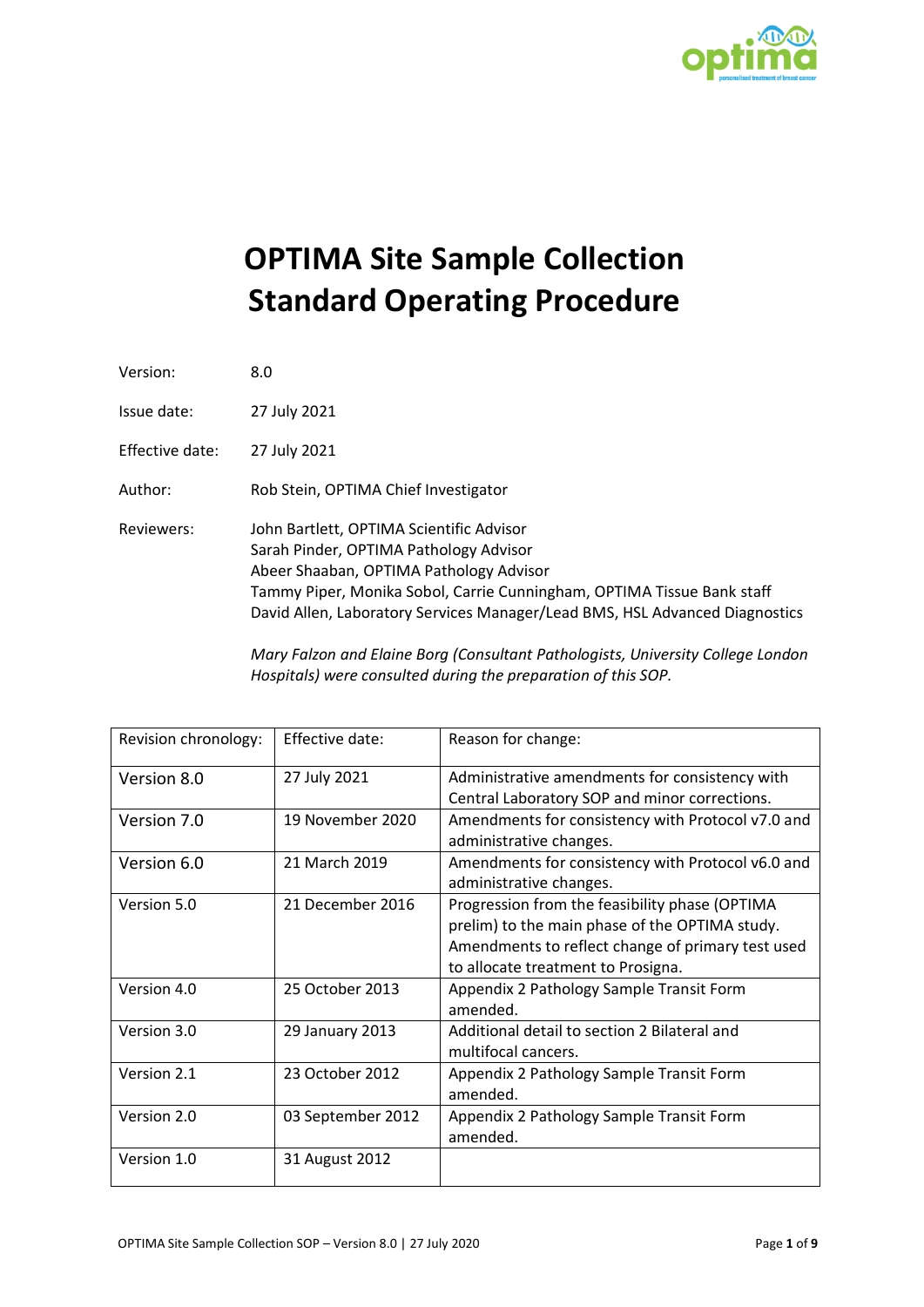

# **OPTIMA Site Sample Collection Standard Operating Procedure**

This Standard Operating Procedure (SOP) describes the responsibilities and processes to be adopted by sites in relation to pathology tissue sample handling for OPTIMA. It provides additional guidance to that contained in the Protocol.

#### **1 List of definitions:**

| <b>Site</b>                | Hospital that recruited the participant into the OPTIMA trial                                                   |
|----------------------------|-----------------------------------------------------------------------------------------------------------------|
| <b>OPTIMA Trial Office</b> | Team based at Warwick Clinical Trials Unit who are responsible for the day-<br>to day coordination of the trial |
| <b>Central Laboratory</b>  | Laboratory contracted by the OPTIMA trial to conduct testing within the<br>trial.                               |
| <b>OPTIMA Tissue Bank</b>  | Laboratory responsible for the storage of tissue collected as part of the trial.                                |

## **2 Contact details**

| <b>OPTIMA Trial Office</b>             | <b>Warwick Clinical Trials Unit</b><br>Warwick Medical School<br>University of Warwick<br>Gibbet Hill Road<br>Coventry<br>CV4 7AL                              | Named contact: Georgi Dotchin<br>Role: Clinical Trial Manager<br>Tel: 024 7615 1948<br>Email: optima@warwick.ac.uk |
|----------------------------------------|----------------------------------------------------------------------------------------------------------------------------------------------------------------|--------------------------------------------------------------------------------------------------------------------|
| <b>UK Central</b><br>Laboratory        | <b>HSL Advanced Diagnostics</b><br>Ground Floor 60 Whitfield Street<br>London<br>W1T 4EU                                                                       | Contact by sites to the Central<br>Laboratory should be made via<br>the OPTIMA Trial Office.                       |
| <b>OPTIMA UK Tissue</b><br><b>Bank</b> | Biomarkers & Companion Diagnostics<br>Group<br><b>Edinburgh Cancer Research Centre</b><br>Western General Hospital<br>Crewe Road South<br>Edinburgh<br>EH4 2XR | Contact by sites with the Tissue<br>Bank should be made via the<br><b>OPTIMA Trial Office.</b>                     |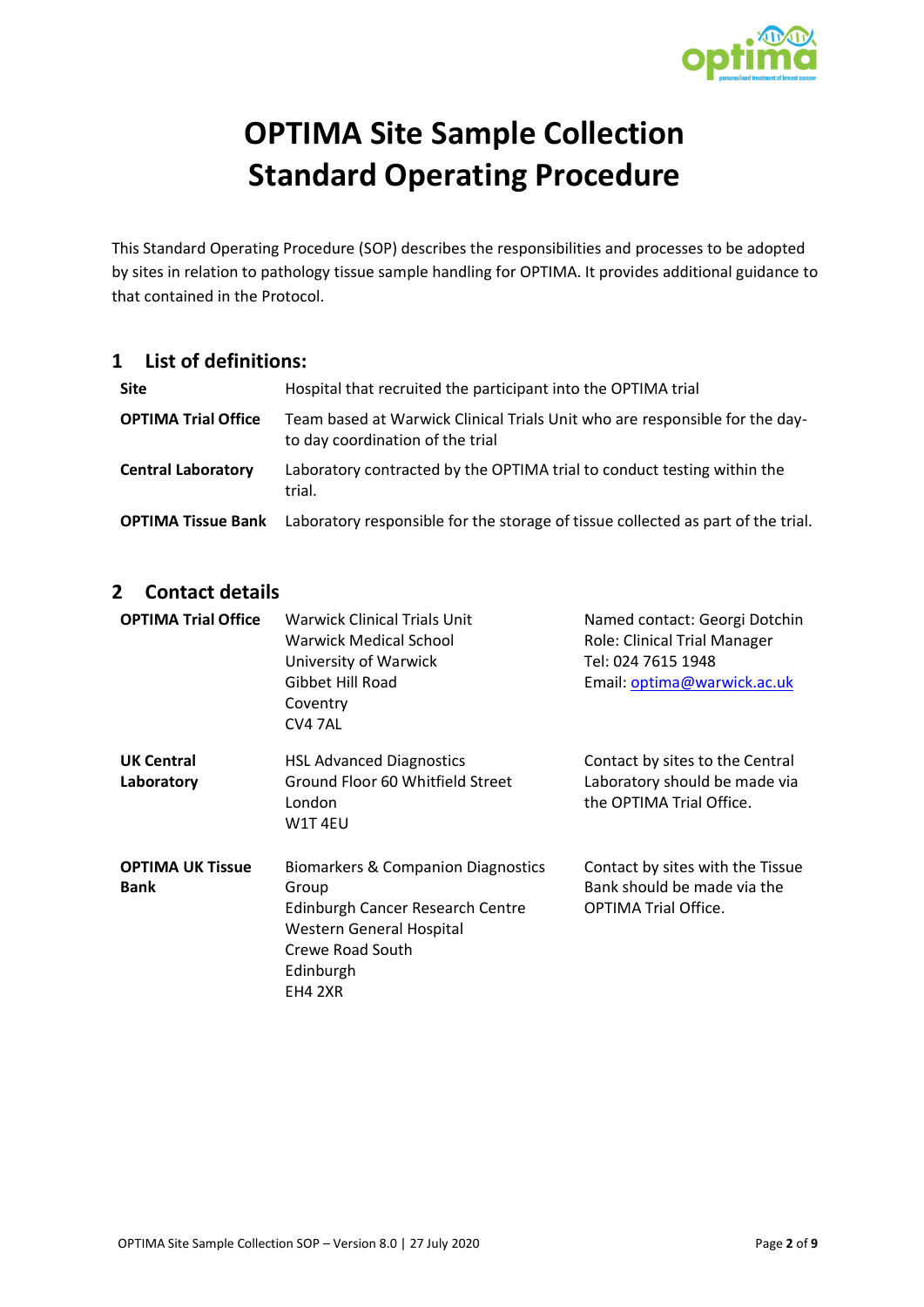

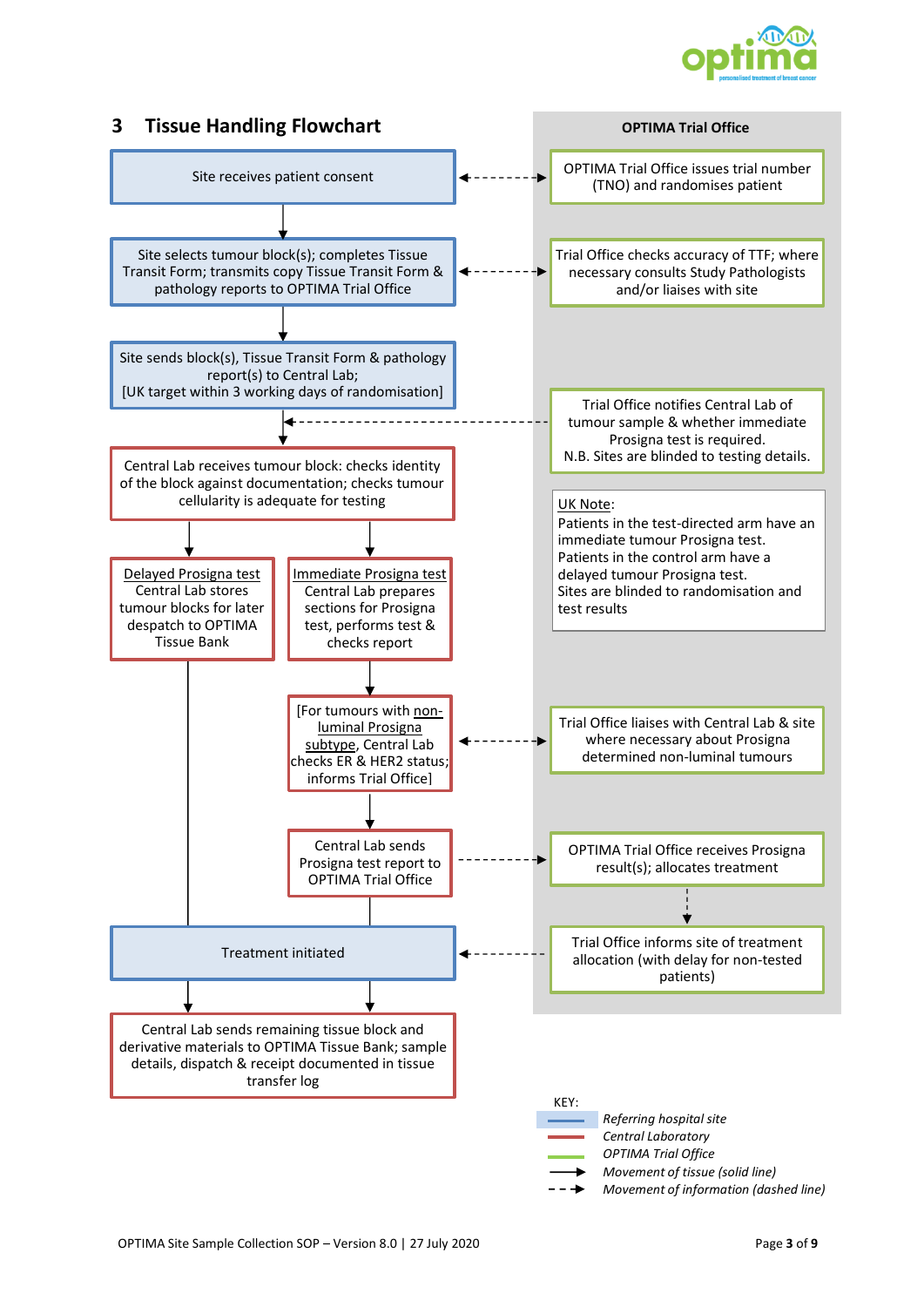

#### **4 Receptors**

OPTIMA eligibility requires all tumours to be HER2-negative and ER-positive with greater than 10% staining for ER as determined by the local pathology service. ER low-positive tumours (i.e. with 1-10% staining for ER) are a patient ineligibility criterion.

To facilitate trial data collection, the OPTIMA Trial Office requests that sites which currently report only Allred/ Quick Scores or H-Score additionally report %staining for ER.

## **5 Tissue management within OPTIMA**

*This section is for information; it provides an overview of tissue management and the flow of information within OPTIMA.*

The collection and gene expression testing of archival tumour blocks is integral to patient management in the OPTIMA trial. For each patient who consents to enter OPTIMA, sites will send a formalin fixed paraffin embedded (FFPE) block from the invasive breast cancer to the Central Laboratory.

Upon receipt of the tissue block, the Central Laboratory cuts a section for H&E staining to allow assessment for invasive tumour content.

For participants assigned to an immediate Prosigna test, the Central Laboratory will prepare the tissue block for macro-dissection and RNA extraction for Prosigna testing and will proceed with sample analysis. For participants randomised to a delayed test, the tissue block will be held at the Central Laboratory until onward transfer to the OPTIMA Tissue Bank.

UK patients randomised to the test-directed arm have an immediate tumour Prosigna test. UK patients in the control arm have a delayed tumour Prosigna test.

The Central Laboratory will not perform routine confirmation of ER and HER2 status: se[e section 10](#page-7-0) on [Ineligible Tumours.](#page-7-0)

The OPTIMA Trial Office will notify the site of patient treatment allocation as follows:

- For patients randomised to the control arm, after a delay equivalent to the time taken for the Prosigna test to be conducted, the site will be notified that the patient is to be treated with chemotherapy followed by endocrine therapy.
- For patients randomised to the test-directed arm, upon receipt of the Prosigna test results, the following rule will be applied by the Trial Office:
	- o Risk of Recurrence score (Prosigna Score) greater than 60 the site will be notified that the patient is to be treated with chemotherapy followed by endocrine therapy.
	- o Risk of Recurrence score (Prosigna Score) of 60 or less the site will be notified that the patient is to be treated with endocrine therapy alone.

Randomisation between the arms in OPTIMA is blinded. Sites will be aware that for patients allocated to endocrine therapy alone, the patient's tumour has undergone Prosigna testing and has a Risk of Recurrence score <60 but no further information about Prosigna testing at an individual patient level will be provided.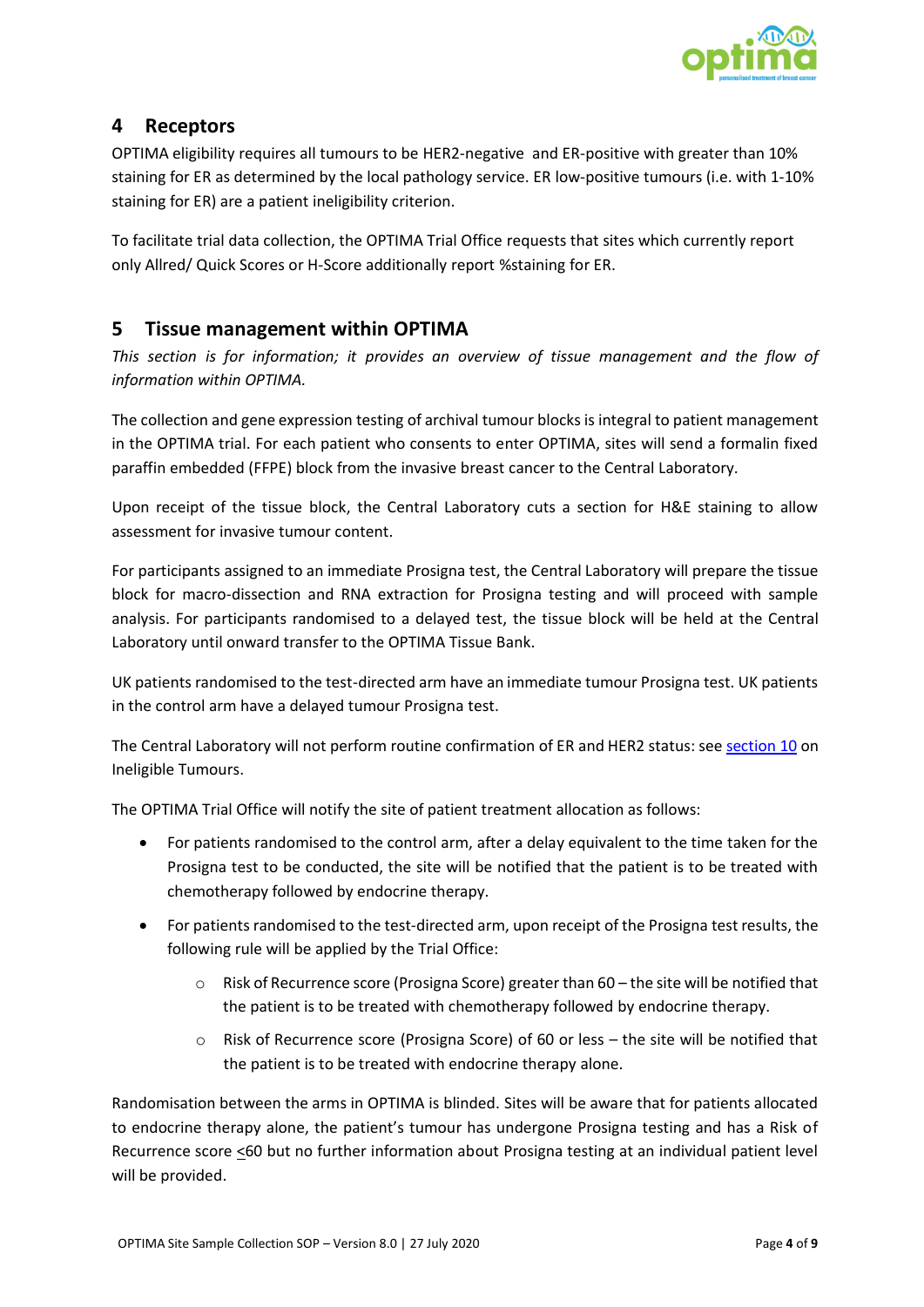



## **6 Tumour Block Assessment and Selection Flowchart**

## **7 Provision of tumour blocks**

For all patients who consent to enter OPTIMA, sites will send an FFPE block of tumour tissue to the Central Laboratory. Selection of tumour blocks depends on the treatment pathway and pathology findings as follows:

- I. Participants who proceed immediately to surgery: a suitable block from the surgical resection should be selected.
- II. Participants who have been treated with any pre-surgical endocrine therapy: a pre-treatment core biopsy should be selected.
- III. Participants with multiple ipsilateral synchronous cancers: more than one block may be required. Refer to: [Section 9:](#page-6-0) [Bilateral and multiple ipsilateral](#page-6-0) cancers.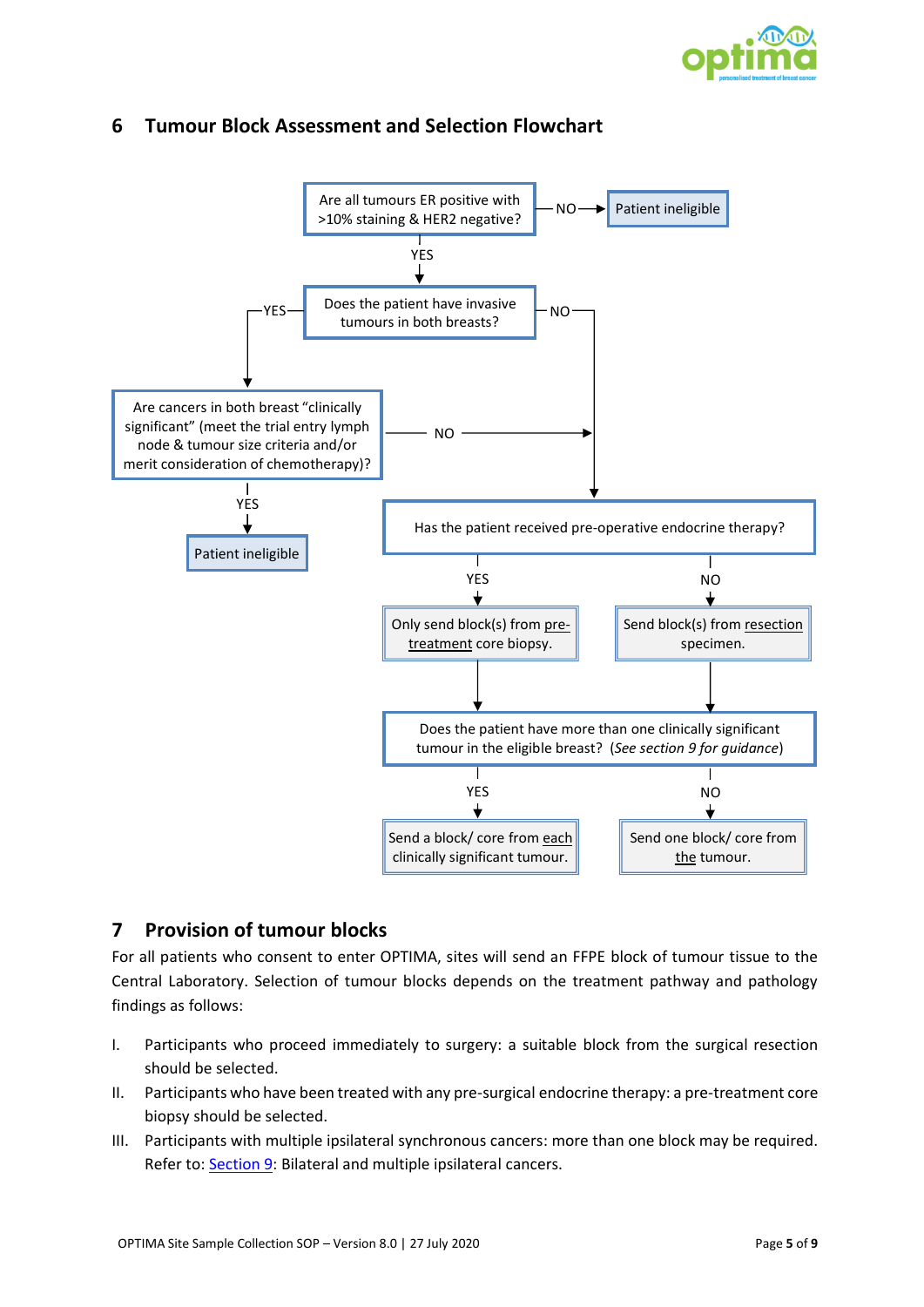

Notes on block selection:

- I. Pre-surgical endocrine therapy is known to affect the Prosigna subtype and Risk of Recurrence score. It is important that pre-treatment core biopsies rather than a block from the surgical resection is submitted to the Central Laboratory for such patients. Testing a resection specimen could result in a patient who should be treated with chemotherapy according to the Protocol being assigned endocrine therapy alone. For patients who proceed to surgery without receiving presurgical endocrine therapy, a block (or blocks) from the surgical resection should be submitted as the risk of test failure is increased by the small size of core biopsies. Prosigna testing has not been validated on lymph node metastases.
- II. The Prosigna test requires a minimum tumour cellularity of 10% with a total surface area of 100mm<sup>2</sup>, which may require more than 1 section to be cut. The block selected for submission should contain sufficient tumour material to allow more than one attempt at testing.
- III. The target is for sites to despatch the tissue block to the Central Laboratory within 3 working days of patient randomisation. This is to minimise time taken to notify sites of treatment allocation. The OPTIMA Trial Office will provide all sites with pre-addressed, free-post envelopes for this purpose.

## **8 Clinical information and documentation**

Each tumour block will be accompanied by:

- I. partially anonymised copies of **all** pathology reports relevant to the diagnosis and management of breast cancer (including the core biopsy report which, it is anticipated is most likely to be the sample on which ER and HER2 status have been determined and reports of any axillary surgery when this has been performed separately from breast surgery) AND
- II. a Tissue Transit Form.

Pathology reports should contain the following identifying information for verification purposes:

- Trial number (TNO)
- Participant initials and date of birth

All other personal identifying information including participant name and hospital/ NHS/ other national identification numbers etc should be redacted.

Note: pathology & block numbers are not considered to be PID and should be retained.

The Tissue Transit Form will contain the following information:

- Site name (and pathology hospital when different)
- Participant Trial number (TNO), initials and date of birth
- Signature and date by designated member of local research staff confirming
	- a. that informed consent has been given by the participant and
	- b. whether or not participant has given optional consent for use of tissue for non-obligatory research

**Note**: Where the participant has only given initial Remote Verbal Consent, this field should be left blank and updated as soon as full written consent has been received from the participant; the **Site must transmit a copy to the OPTIMA Trial Office.**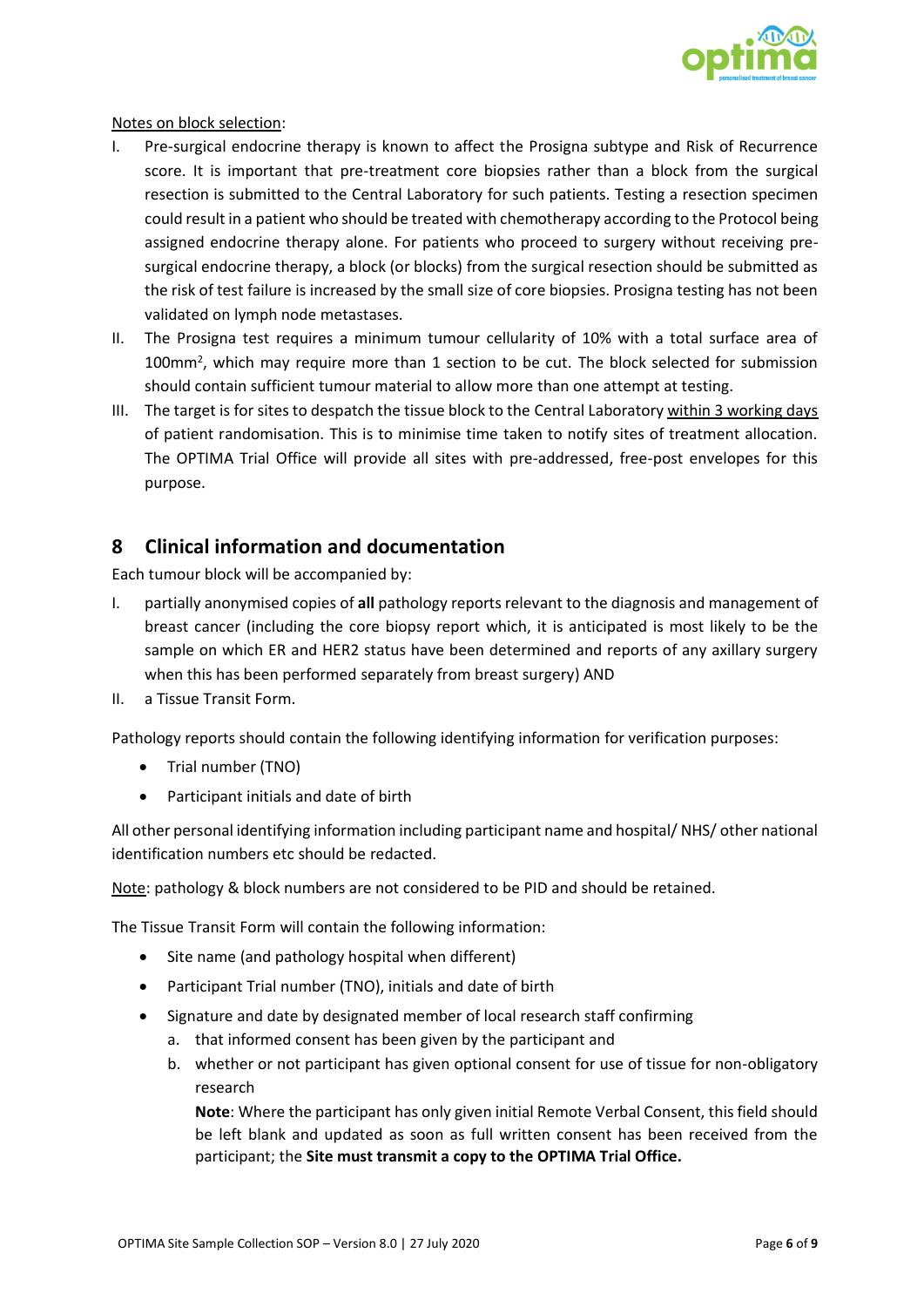

- Information on number of tumours blocks to be submitted (unifocal /multiple ipsilateral synchronous)
- Information on whether the participant has received pre-surgical endocrine therapy
- Pathology number of the submitted FFPE sample, the block number assigned by reporting pathology department and the date of surgery or biopsy
- *Invasive* tumour size
- Number of lymph nodes involved (including both micro- and macro-metastases but not isolated tumour cell clusters)
- Tracking information for the tumour block
- Signature by designated member of staff and date of completion of form

**The Tissue Transit Form must be completed and signed by an appropriately trained member of staff (trial investigator or pathologist who is a member of the breast multidisciplinary team or other competent individual delegated by the site PI) who can interpret the pathology reports to provide the correct clinical details.** 

Clinical information is required for the Central Laboratory to perform the Prosigna test correctly. Parameters are logged at the time the test is run and cannot be changed later. Incorrect information is likely to result in an incorrect Prosigna test result. The potential outcome of this would be a participant receiving an incorrect treatment allocation.

- Invasive tumour size is integral to the Prosigna test; the information required is the diameter of the *invasive* tumour. (Please note that if the *whole* tumour size, i.e. including the dimension of surrounding DCIS is supplied then this could result in a falsely high Prosigna test score.)
- The total number of lymph nodes that contain macrometastases and micrometastases is required; no distinction is made between these. (Please note that lymph nodes that contain only isolated tumour cell clusters, i.e. deposits ≤0.2mm diameter, should not be counted.) The lymph node status does not directly affect the Prosigna test score but is required for a secondary test parameter.

A copy of the completed Tissue Transit Form and all pathology reports will be transmitted to the OPTIMA Trial Office prior to sample dispatch. Any subsequent amendment to the Tissue Transit Form should be sent to the Trial Office who will communicate with the Central Laboratory.

N.B. The information to be entered onto the Tissue Transit Form is also required for the Baseline Pathology and Baseline Tumour Characteristics CRFs. Additional pathology details are required for the CRFs. Sites may find it helpful to complete these CRFs at the same time but should not delay sending the tumour block(s) and Tissue Transit Form to do this.

## <span id="page-6-0"></span>**9 Bilateral and multiple ipsilateral cancers**

Patients with more than 1 tumour are eligible to join OPTIMA provided no tumour is identified as either ER-negative/low positive or HER2-positive in which case the patient is deemed ineligible.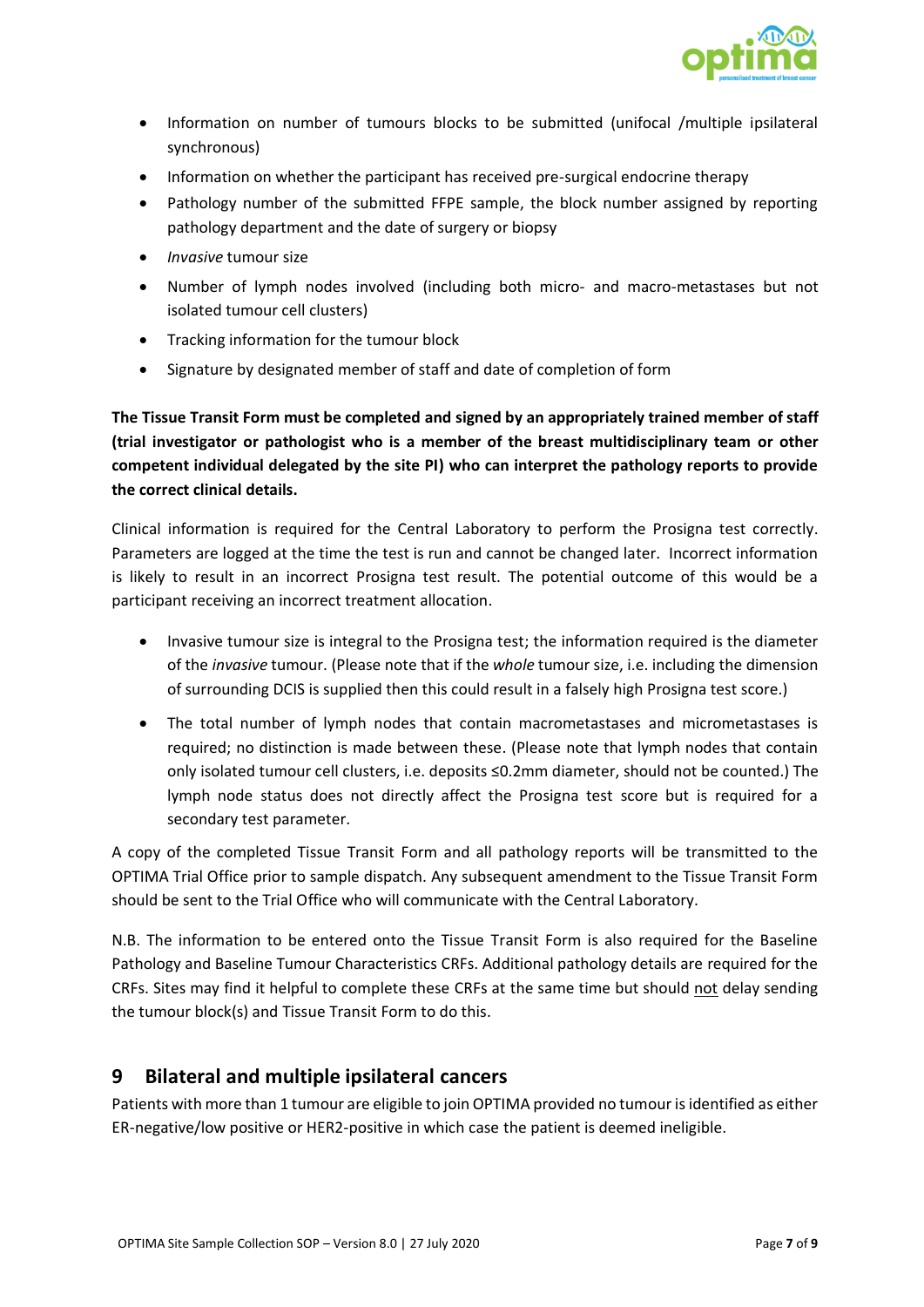

For separate synchronous primary cancers, whether ipsilateral or bilateral, it is anticipated that laboratories will assess ER and HER2 on the different lesions as required and according to UK guidelines [\(https://www.rcpath.org/resourceLibrary/g148-breastdataset-hires-jun16-pdf.html;](https://www.rcpath.org/resourceLibrary/g148-breastdataset-hires-jun16-pdf.html) pages 92 and 96).

Guidance on submitting tumour blocks is contained in the OPTIMA Protocol and as follows.

**Bilateral cancers –** The rules on bilateral cancers are designed to permit a patient who has an eligible tumour in one breast and a small or clinically insignificant contralateral cancer to join OPTIMA provided this satisfies the receptor expression rules. In this context, the Protocol rules are that if a cancer enables the patient to join OPTIMA based on lymph node status and invasive tumour size, or if the site considers that chemotherapy should be considered on the basis of the tumour characteristic then the cancer is deemed clinically significant. Patients with clinically significant cancers in both breasts are ineligible to join OPTIMA. It should therefore never be necessary to submit blocks from the contralateral tumour to the Central Laboratory.

**Multiple ipsilateral cancers** – The Protocol requires that blocks from more than one lesion should be submitted for Prosigna testing when the lesions are considered to be:

- I. clinically significant by the referring site AND
- II. are interpreted as synchronous primary cancers (based either on the site of the lesions, i.e. in different quadrants, or if they are of differing morphology, i.e. histological type or grade).

It is for the site to decide whether individual tumour deposits are clinically significant, i.e. whether tumour characteristics additional to receptor expression could affect clinical decisions.

For instance, if a patient with node positive disease has a 2cm tumour in one quadrant and a 0.8cm tumour of the same grade in a different quadrant then the site may consider the smaller tumour to be not clinically significant so would only send one tumour block. If, however the 0.8cm tumour had a higher grade or significantly lower level of ER expression then both tumours could be considered clinically significant so blocks from both tumours should be sent.

Clinical management will be based on the highest Prosigna score for patients randomised to testdirected treatment where more than one block is tested.

The site should contact the OPTIMA Trial Office if unsure about eligibility and/or the necessity to submit more than one tumour block.

Each block is to be accompanied by a separate Tissue Transit Form.

## <span id="page-7-0"></span>**10 Ineligible tumours**

Receptor confirmation (ER and HER2 status) will be undertaken by the Central Laboratory where a tumour is identified as having a non-luminal subtype (i.e. HER2-enriched or basal-like) by Prosigna testing. It is anticipated that the majority of such tumours will be confirmed as ER-positive (>10% staining) HER2-negative. Where a tumour is found to be ineligible the site (both the local PI and the lead/ reporting pathologist) will be informed and the patient should be offered appropriate treatment as detailed in the Protocol.